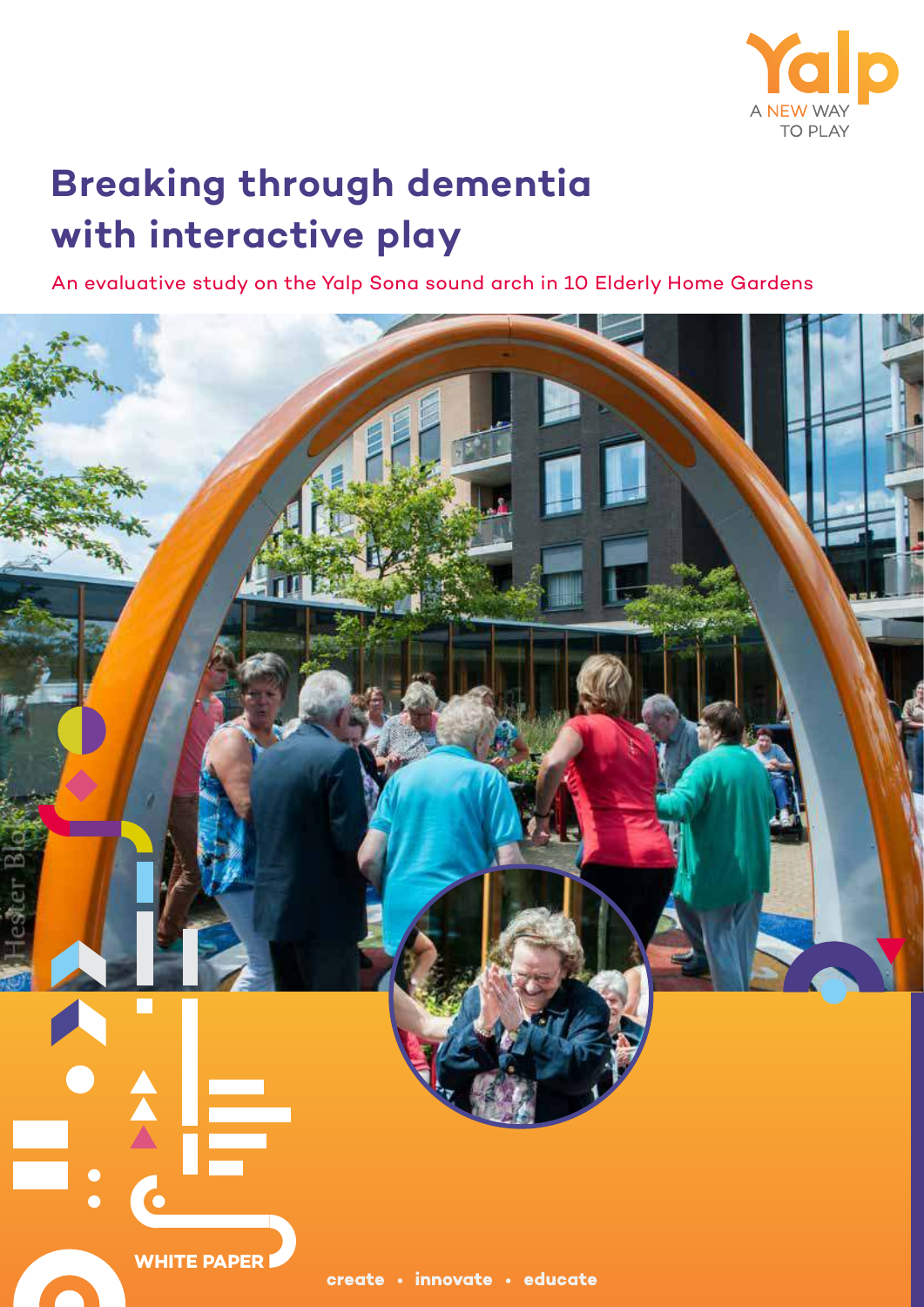The dementia friendly interactive play set Yalp Sona was installed at 10 elderly care home gardens. This white paper will discuss the measured effects of the Yalp Sona Interactive play set, on the elderly and elderly with Dementia and Alzheimer's.

| Introduction:<br>The effects of the Yalp Sona sound arch on elderly with dementia | page 3  |
|-----------------------------------------------------------------------------------|---------|
| Exercise and Play in Healthy Communities                                          | page 4  |
| The Relationship between Exercise, Music, the Outdoors and Dementia               | page 5  |
| Project                                                                           | page 6  |
| About Sona                                                                        | page 8  |
| How does Yalp Sona Work?                                                          | page 9  |
| The Games                                                                         | page 10 |
| About Olga Commandeur                                                             | page 12 |
| Project Layout Sample                                                             | page 13 |

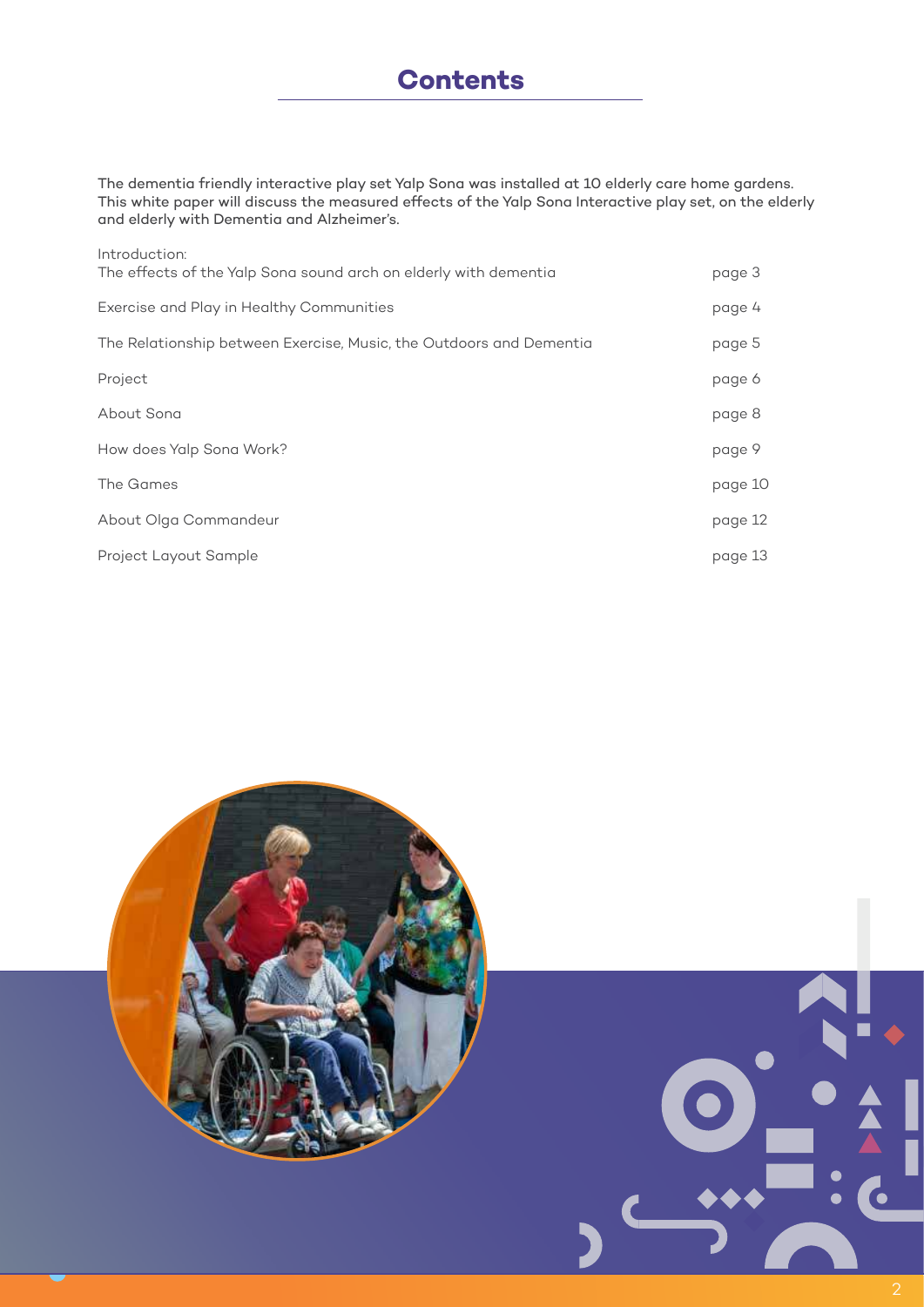### **Introduction**

### The effects of the Yalp Sona sound arch on elderly with dementia

Exercise and movement is highly beneficial for the elderly. This is true for all seniors regardless of whether they receive extra care and support or not. Various studies have shown that this age group is not active enough and are a priority focus for the UK Government, as demonstrated in the Sporting Futures strategy released in 2015.

Inactivity is even more prevalent for elderly citizens who live in care homes. How can we motivate people to be active, in particular within this age group? Music and fun! This inspired a new project with the Sona, sound and play arch, to encourage senior citizens to be active, move freely, enjoy music and interact with other generations too.



#### **The Benefits of the Yalp Sona:**

- Movement is FUN, instead of making it "mandatory."
- It facilitates active movement combined with playful memory training (and a delaying effect on the dementia process)
- Accessible to all including wheelchairs
- Solution for outdoor area with added health benefits through being outdoors
- Minimal space required and appropriate fit for health care and elderly home gardens
- Nice place to meet and bring together three or even four generations at once
- Innovating Health Care

Between November 2013 and May 2014, in the framework of a project called 'An Interactive Sound Arch for Joint and Individual Movement,' The Yalp Sona interactive sound and play arch was installed at 10 senior care facilities in the Netherlands. Evaluation of the usage of the Yalp Sona sound arch was developed in the subsequent autumn of 2015. Hereby multiple goals were set and evaluated, one of these was aimed specifically at the relationship between dementia, and elderly people being active together while using the Yalp Sona. The result all turned out unanimously positive across all ten different locations where the Sona was installed. Detailed feedback was provided in the evaluation report and included many positive statements:

"**By using music, the Sona sound arch enables the passivity of people with dementia to be broken** 

**effectively**. These results are recalled in every single evaluation. It is very clear that the music on the Sona sound arch works very well for people with dementia. During the observations it also became clear that the Sona games that contained music, appeals most to people with dementia. Various forms of communication became easier, and passivity was indeed broken through. The results, however, were also highly dependent on how the supervisors acted, and how they approached the session. "

In addition, a number of important recommendations emerged. These focused on active supervision, implementation, positioning of the Sona, and game adjustments specifically tailored to this target group.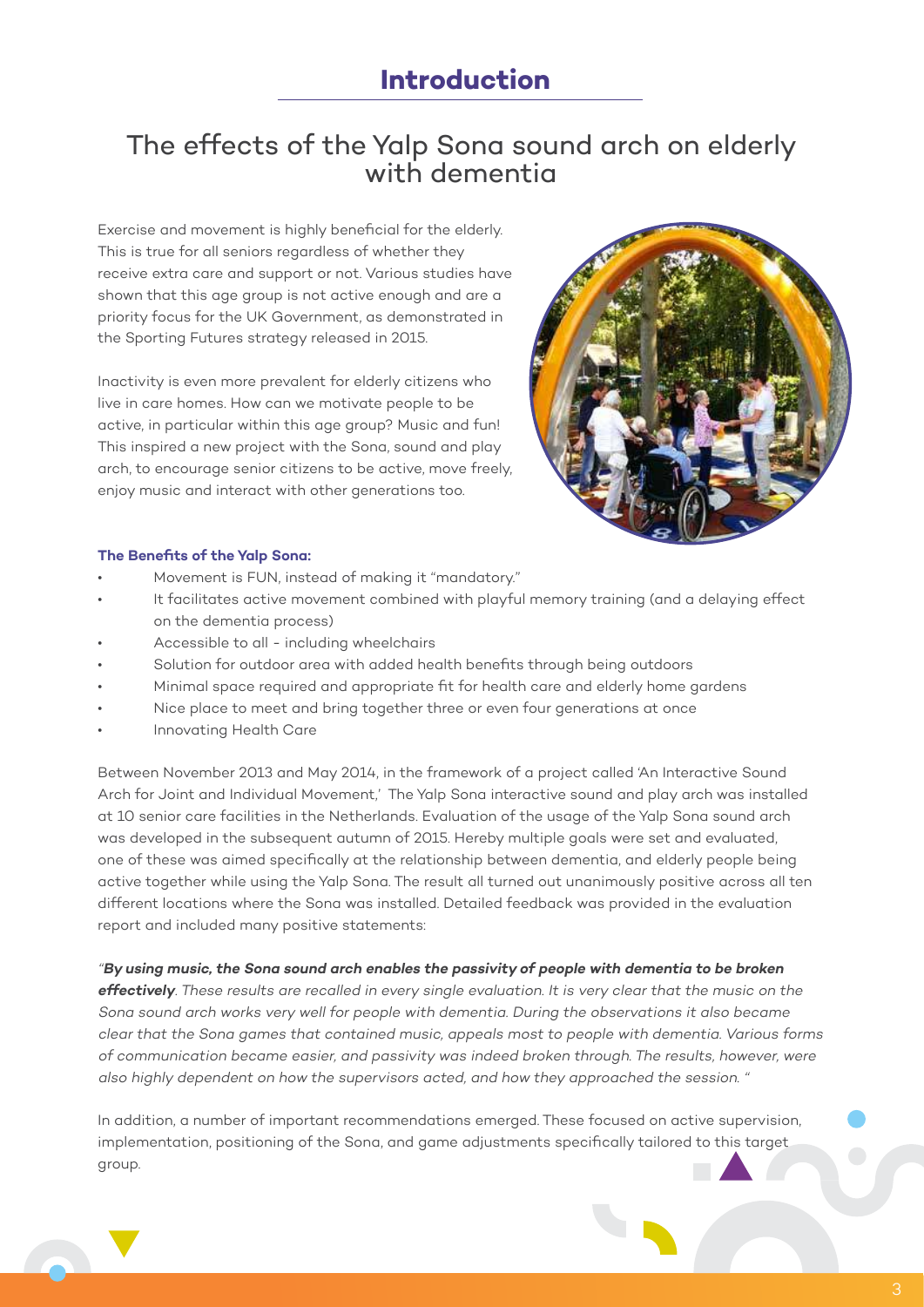# **Exercise and Play in Healthy Communities**

Elderly people living in care homes are highly inactive and have little opportunity to exercise. This is evident from several studies, including a Dutch TNO study carried out in 2011, commissioned by the Ministry of Health, titled "Preventative Moving in Institutions for the Elderly." Of course, many residents in care homes are limited because of age or due to a physical or mental disability which may limit their capability to move extensively. Yet there is still much to be gained by opening up their possibilities for a more active life. Relatively speaking, most people spend too much time sitting down, without being challenged to exercise more. Unfortunately, for many residents, boredom sets in and can be highly demotivating to then engage in anything.

That is unfortunate, because exercise has many benefits, including:



- It enhances physical strength
- It improves cognition and better function of the brain.
- It provides fun, personal contact and socialising.
- It builds self-confidence and promotes independency of elderly

For Yalp, the designer, developer and manufacturer of Yalp Sona, these benefits were reason enough to set up a research project with the interactive Sona arch in health care settings.

It was implemented in 2012, by DAZ; a healthcare innovation research desk. DAZ is an agency within the field of healthcare innovation with specializes in dementia. DAZ Managing Director Ruud Dirkse has written three of the most popular books on dementia Netherlands and Flanders, and was coordinating author.

### **About DAZ**

DAZ is a leading Dutch organisation in the modernisation of dementia care. They are leading the following projects, amongst others:

- **DemenTalent,** helping people with dementia reintegrate into society by volunteering.
- **Applying the learning capacity of people with dementia,** including the teaching of regular
- routes, using a tablet computer and unlearning disturbing behavior.

• **Helping the creation and usage of experience and exercisegardens,** by facilitating various forms of training.

**DAZ has initiated the four most popular books on dementia in The Netherlands and Belgium.** 

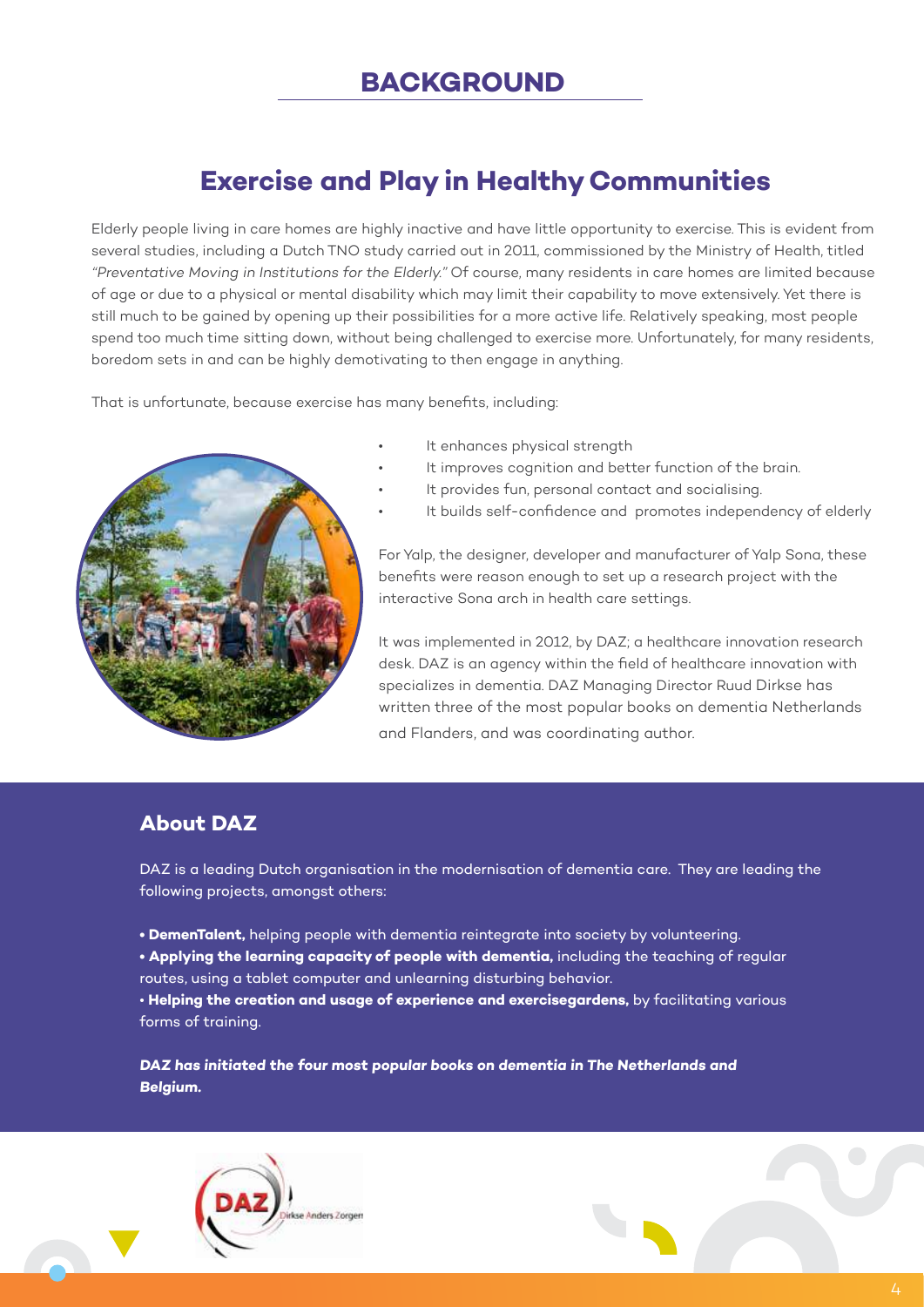# **The Relationship between Exercise, Music, the Outdoors and Dementia**



#### **"Exercise**

Moving about and exercising are just about the most important things one can do to combat dementia. It decelerates the dementia process, as research shows.

Thanks to the production of various hormones and increased bloodflow, the brain starts to function better. Exercise is a context for social contact; also very important for those with dementa. Exercise also helps the prevention of disturbing behavior, and allows for the "venting" of frustration. Lastly, exercise is great for the circulatory system, the bones, muscles and is the best way to prevent accidents.

#### **The outdoors**

One third of those with dementia are also depressed. Depression can be prevented through more (outdoor) light, but also through contact with nature. It can also lead to less moping, as someone is less likely to become bored. Being outdoors, exercising, and having fun are great ways to treat depression, potentially complemented by medication and counceling.

#### **Music**

Just like exercise, music is also great for the brain. Music activates essential brain circuitry, which allows people with dementia to "open up" again.

The combination of exercise, music, and the outdoors, being together, and "playing" underneath the Yalp Sona is fantastic for dementing individuals, in every way."

As explained by Ruud Dirkse, Managing Director of DAZ.

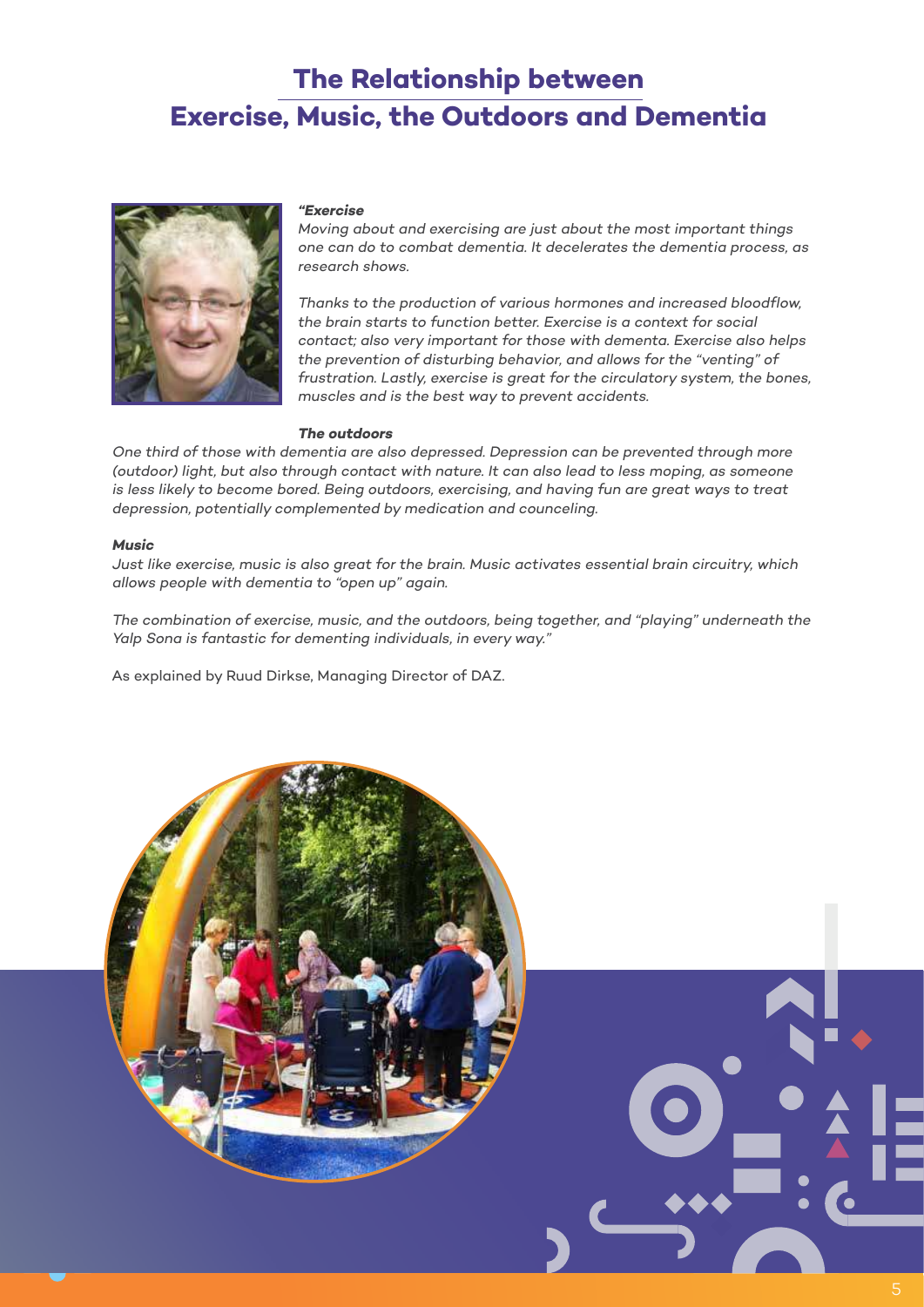The project set out a range of targets, in addition to the aforementioned goal to break the passivity of people with dementia, including a physical realization within 11 institutions. Of these, 10 are eventually realized. This was done by:

- 1. Zorggroep Apeldoorn e.o. location Randerode, city of Apeldoorn
- 2. ZuidOostZorg location Neibertilla, city of Drachten
- 3. Zorgcentrum De Posten location city of Enschede
- 4. Stichting Groenhuysen location Kroonestede, city of Hoeven
- 5. Stichting Groenhuysen location De Zellebergen, city of Oudenbosch
- 6. Opella location De Stolpe2, city of Harskamp
- 7. Florence location Houthaghe, city of The Hague
- 8. Malderburch location city of Malden
- 9. HilverZorg location Zonnehoeve, city of Hilversum
- 10. Sutfene location St. Elisabeth, city of Zutphen



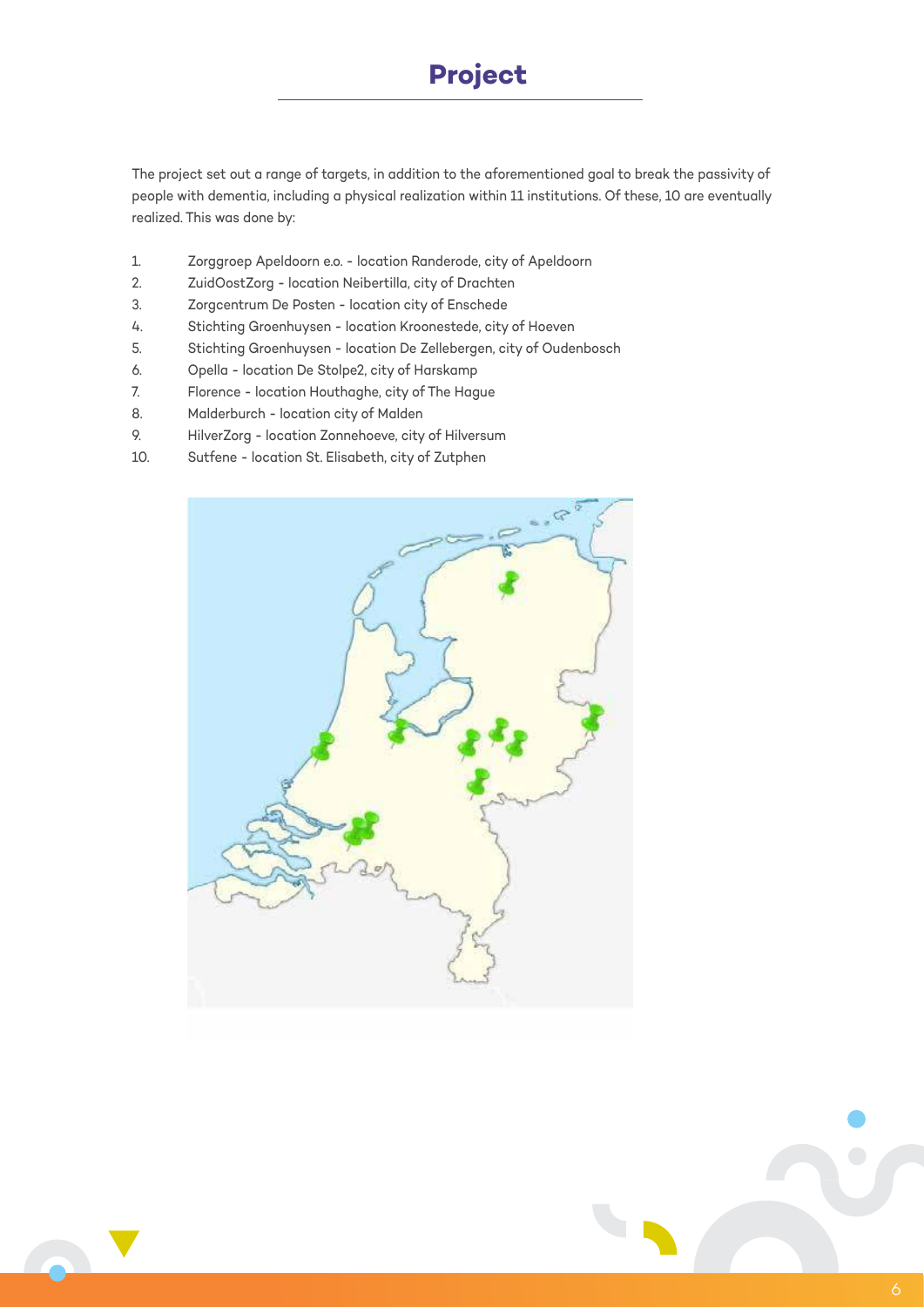# **Project Continued...**

Other focus areas strongly steered towards the usage and implementation Sona, but also focused on elderly residents being more active with other generations.

The final plan was submitted to - and accepted by a prominent Dutch healthcare fund named NutsOhra. During the implementation in 2013 and 2014, various health institutions, physiotherapists, occupational therapists, nurses and other staff worked closely together with residents to shape the project.

#### **In 2015 the final report presented a really positive conclusion:**

Throughout the duration of this project, a total of 1720 hours of use was recorded on these 10 Sona's. Once an effort was made to go under the arch, a lot of enthusiasm and fun followed. This is true for both the seniors who live at the care homes, as it is for neighborhood children.

In practice, the arch is used more by people with dementia, than by people with somatic and rehabilitating residents. The intuitive nature of the games is the reason for this, in addition to them being less embarrassed by spectators. The fact that children also make use of the sound arch provides a source of fun and points of contact. The exact placement of the sound arch also affects use, as is shown accordingly with these 10 Sona's. Being too visible causes embarrassment to the elderly, while being too far out of sight often means the arch is less likely to be included in activities. In summary, the elderly and children that use the arch, reap many rewards; a lot of fun is had, plenty of exercise, and movement without reservation.

#### **RECOMMENDATIONS**

There are still many opportunities for a more successful implementation of the Sona sound arch in the existing locations and indeed new, that will encourage more usage and interactivity. The four points mentioned in the evaluation report are:

- **1. Pay more attention to implementation processes.**
- **2. Dare to let go.**
- **3. Allow yourself to be guided by the laughter and the fun that people have.**
- **4. Do not run too many projects at once.**

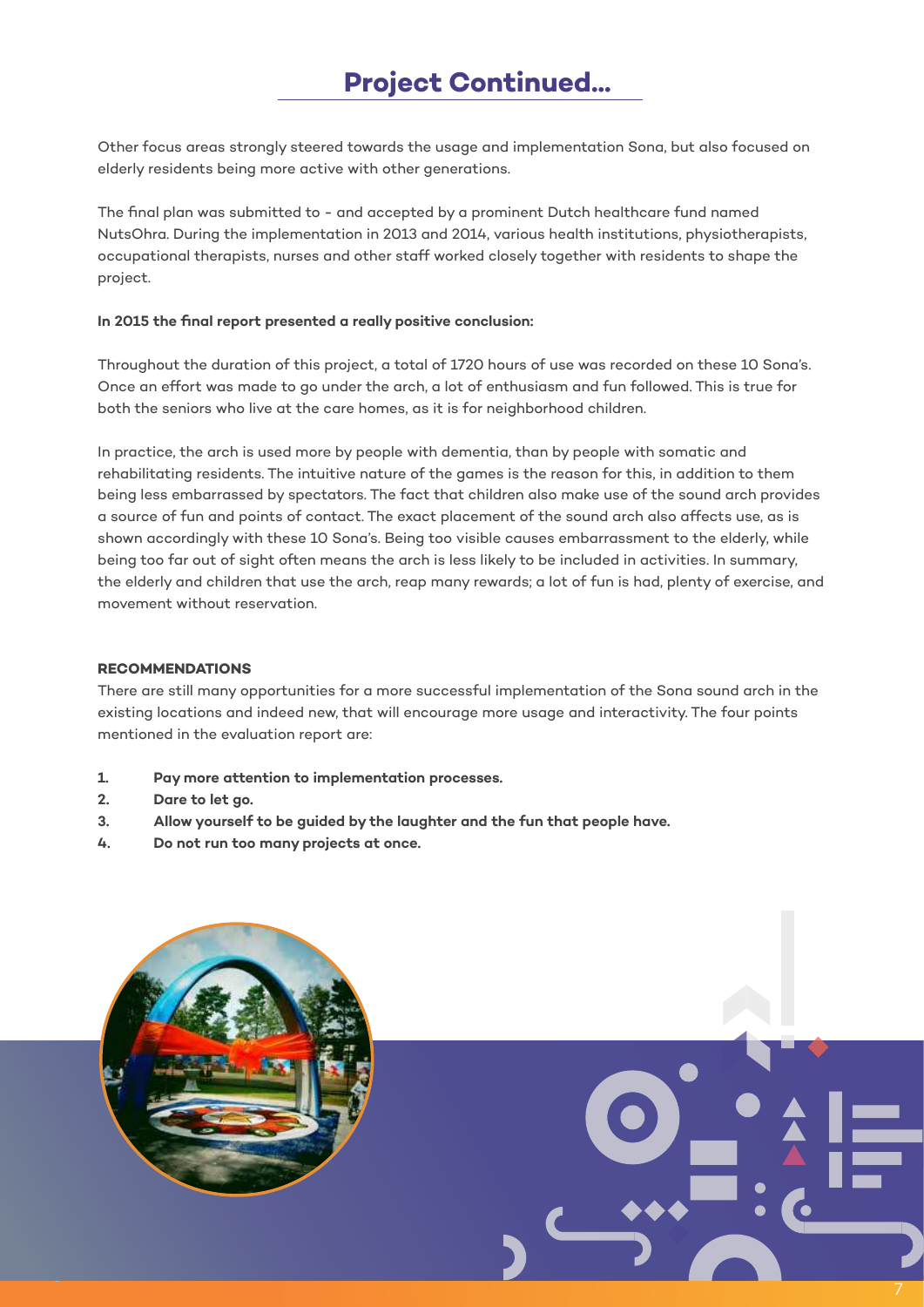## **About Yalp Sona**

The Sona sound arch was originally developed for children and has been very successful, by 2015 more than 125 Sona's were installed at sports and play areas across the globe, 72 of these are located in the Netherlands. At these locations it is often the most highly used device. The built in internet connection allows the Sona to read how much the arch is actively used and which games are the most popular. The interactive design of the Sona makes it highly suitable for use by the elderly and people with care needs due to the following features:

- Music / sound in order to stimulate movement.
- An interactive nature by game design and interaction with other people
- A flat floor, making the sound arch also very suitable for people who have difficulty walking.



Due to the success of the Sona sound arch in the Netherlands, it is now also exported to many other countries, although still mainly for children. In July 2012, a Sona sound arch was placed in Finland, next to a healthcare facility. Within a couple of weeks it became very popular amongst the residents, and was used for fun and exercise. Finally, it is worth mentioning, we are also seeing disabled children including those with wheelchairs enjoying and interacting with the Sona. This is partly due to the flat and easy access flooring. Such is also the case at Bio Holiday Parks, in Arnhem and at a rehabilitation center called The Roessingh.

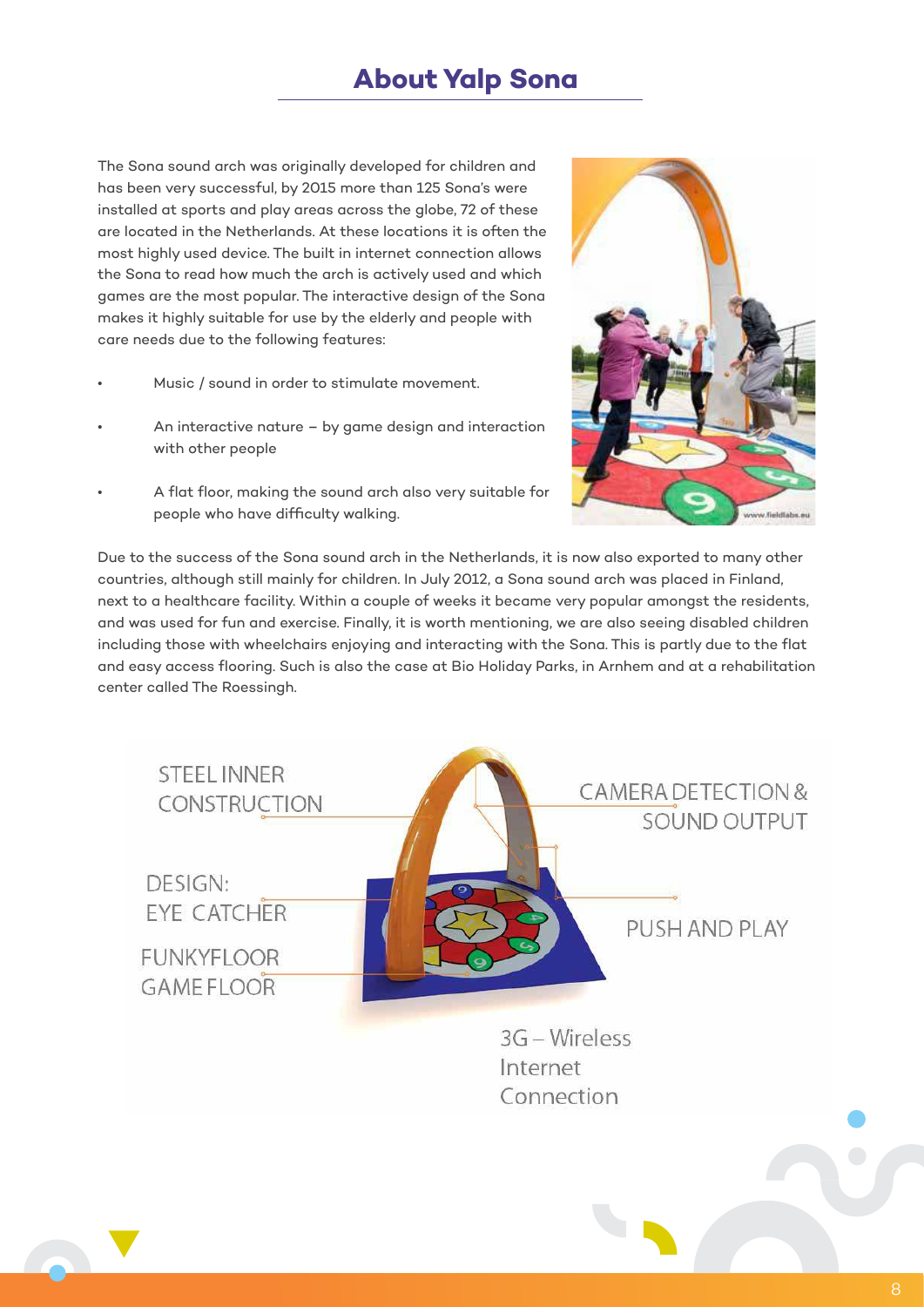# **How does Yalp Sona Work?**

#### **The sound arch is an interactive play and exercise device and works as follows:**

- Under a large arch; with a diameter of 5 meters, a multi-coloured carpet is fitted with markers and numbers.
- The top of the arch contains an advanced motion detection camera and tracks movement in relation to the markers on the carpet.
- Starting a game is as easy as pressing a single button, and listening to a brief set of instructions.
- The sound arch contains several games. If the same button is pressed again, another game is selected.
- Instructions are given for each game. For example, the arch provides a calculation: "2 + 3 is...?" The user must now jump towards the correct box on the floor. When chosen correctly, the Sona gives out a compliment, and continues with another equation.
- At the inception of this project the Sona hosted nine games. However as the Sona is an online device it is possible to download other games. The Sona is continuously being developed and innovated on so it is a structure that is ever-evolving. Now, after the end of the initial project period, the Sona contains 11 games (10 separate games and one expansion). Many of the existing games can be adapted to the wishes of the senior target group.
- It also hosts games that work with music. The game 'Musical Chairs' for example is played in larger groups. Once the music stops, everyone must immediately stop dancing around. The arch calls out whoever is still moving, by mentioning the number of the box the person is now standing on. The game is ultimately very similar to traditional game of musical chairs.
- Music is the core of the Sona.
- The Sona is suitable for outdoor use.
- It has a low barrier to access; when stepping onto the Sona floor, play can be started immediately.
- It is suitable for larger groups
- The Sona is very safe, due to its leveled floor.

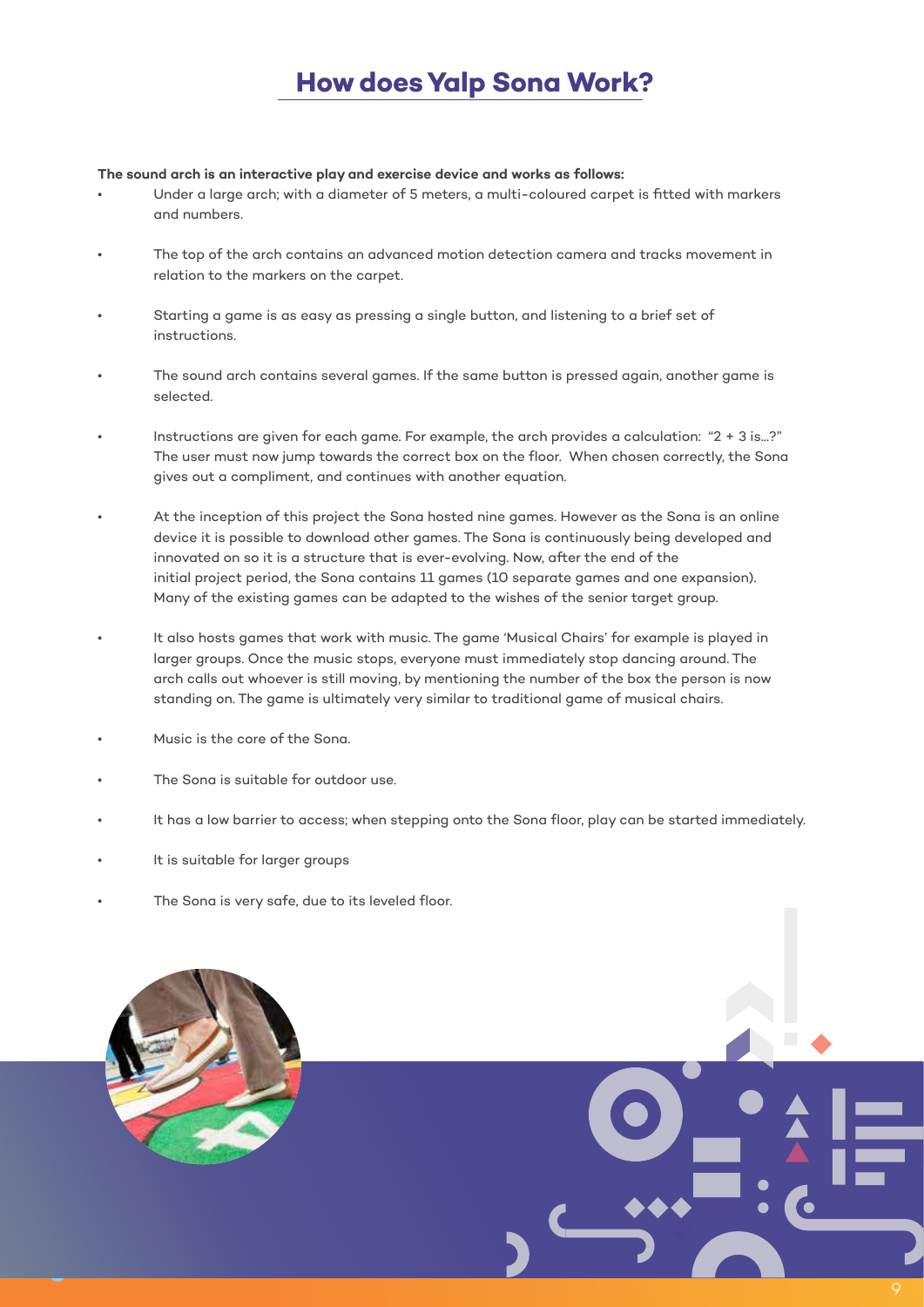### **The Games**

The Sona was adapted for the elderly where pre-existing games were modified to make them more suitable for this target group. **In The Netherlands, these games are narrated by Dutch celebrity Olga Commandeur, former Olympic hurdler and very well known by the elderly for her daily morning-exercise program on national television.** Alterations were also made in the speed of the games, the interpretations and musical adaptations.

**Exercise with Olga:** a game where exercise is done to music. Per lap time of 1 minute, references are made to certain movements; which can then be emulated. Each user has their own number spot on the Sona flooring. After a lap is finished, a winner is announced: the person who has moved about the most. After a break of 15 seconds, a next lap starts.

**• Chair Dance:** a game where you have nice walks to the music, or better yet dancing around to the music. But beware: the music can suddenly stop! Stand still as quickly as possible. The number is called of the person that moves the most. If everyone remains standing their grounds, applause ensues!



**• Dance Contest**: This is one of the most popular games. Two groups dance against one another: blue against green. The dance movements are measured by Sona music during rounds of 30 seconds. After each round the winner is announced.

**• Math Race:** A very simple game. You will hear a number, and need to go to the relevant plane on the floor. This should be done within a certain time limit. If you are going along flawlessly for 30 seconds, you will go up a level. By doing so the game speeds up faster and faster. Which level can you reach?

**• Math Race (PRO)** is a variant of the game Math Race. Equations are called out, and the player must go to the correct answer on the floor. For example: "3 plus 2!" The player goes to 5. If you reach it on time, then the next equation follows. If you are late, you start again at your current level. The time you have to solve the sums gets increasingly shorter! Math Race PRO is identical to Math Race, but then more difficult. In addition to addition and subtraction, the game also includes division, multiplication and square roots. This only makes it more enjoyable for many.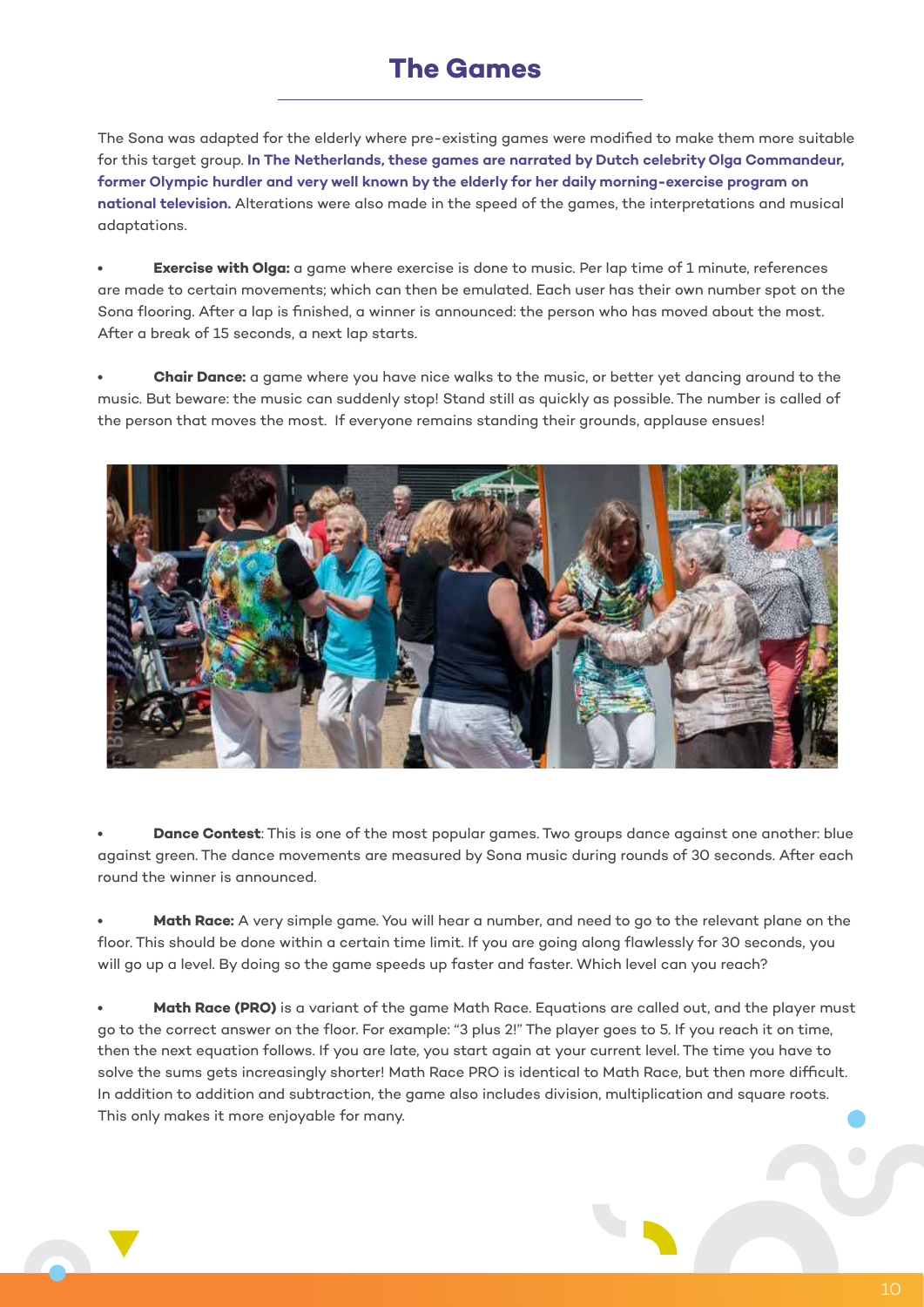# **The Games Continued...**

**• Reaction Race Chinese:** This is the Math Race, but in Chinese! The game starts at level 1, where you hear a number in Chinese, followed by the translation (ba .... Eight!). By playing that round, you gradually learn to recognize the numbers. At level 2, players are thrown into the deep end: the numbers are announced in Chinese only! Who will master this first?

**• Code Breaker**: A great mental game. You hear a series of digits (the code) you must then tap the floor in the correct order with your feet. Every time you tap the correct number, you hear a click to confirm. If the code is complete, another code follows. The higher the level, the longer the codes!

**• Command:** A game that revolves around cooperation! You hear commands like "all off the floor" "on the even numbers "and" not green! ". By following the orders successfully together, higher levels are reached. The game goes faster and faster.

**• Finding Animals:** This game is very fun to play with small children. Hereby animals are searched for. "Where do you hear the monkey?" Then you hear different animals at different spots on the floor as you walk over them. If you hear a monkey, then keep moving in that place until you hear confirmation: "Yes, good job!". Spots are changed around at random.

**• Time trial:** A very special Sona game. It not only makes use of the floor underneath the Sona, but rather the overall area. The arch acts as a start and finish, and participants can make a custom created trail to follow. For example, "first the arch; then across the path; around the tree; then tap the wall; and then return to the Sona." Sona calls the start and finish, and broadcasts the traveled time to the tenths of second. For example "25 seconds and 6 tenths!" Users 'race' each other - one after the other. It is important that the floor of the Sona remains empty during the race, because when someone returns from a lap, the time is stopped.

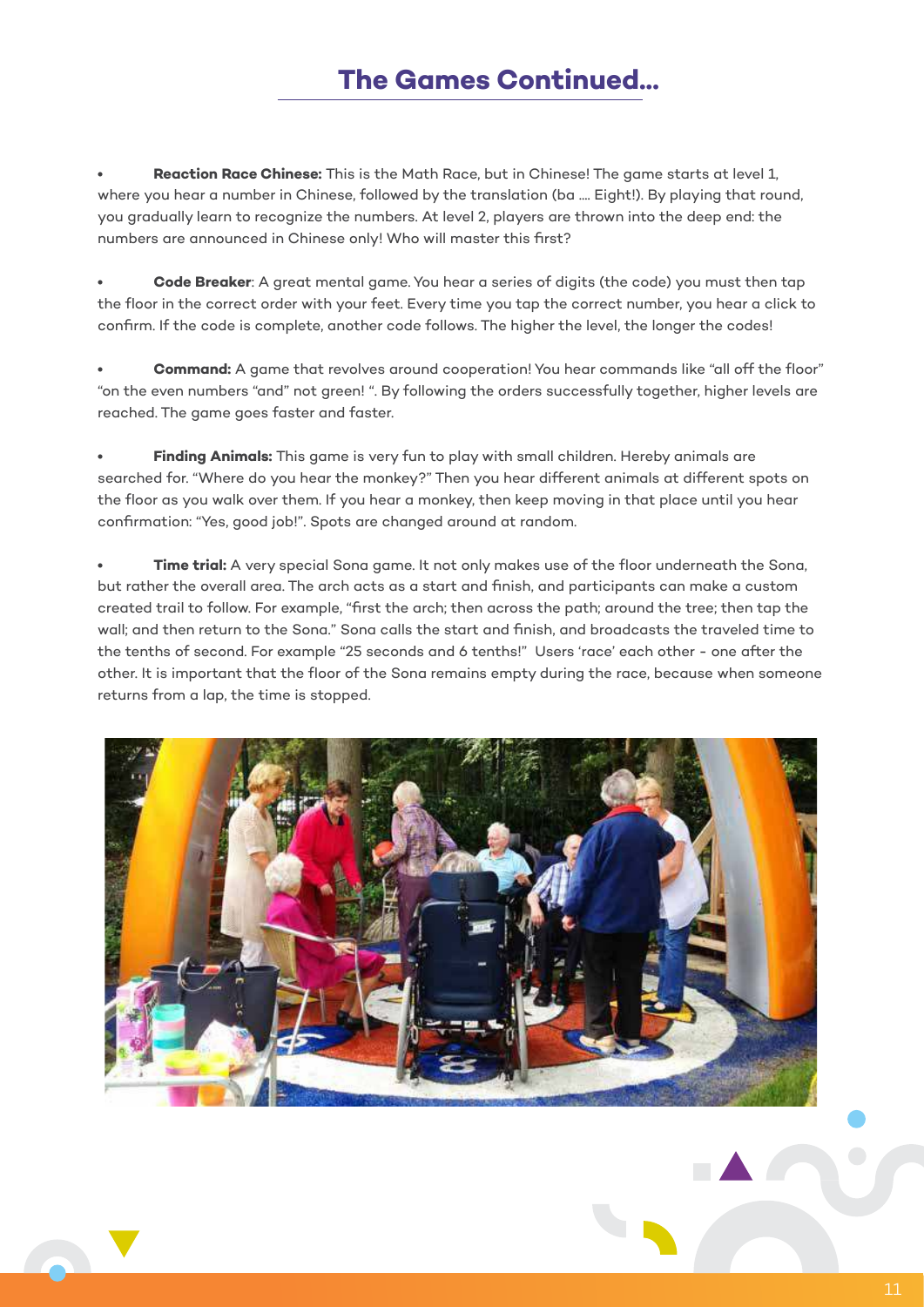### **About Olga Commandeur**



Olga Commandeur, born in IJmuiden, The Netherlands on October 30th, 1958 is a retired Olympic athlete. Despite starting relatively late with track and field at the age of 13, she quickly grew to the Dutch top. Initially within the junior teams, with impressive results, such as a world record for 800 meters in 2.01.6, and winning a European youth championship for the same distance. Later as an all-round star, and a 400 meter hurdler, with the Olympic games of 1984 in Los Angeles; where she reached the semi-finals.

During her elite sports period, she also finished an education to

become a physical education teacher, at the ALO in Amsterdam. Next she became a national radio presenter in 1991, for a show on morning gymnastics.

Up and to this day, Olga is the face of the national Television show "The Netherlands in Movement." ("Nederland in Beweging"), which is aired twice a day. This morning exercise show has ammassed an enormous following. Since April, 2008, Olga has been running her own businesses called 'Olga Commandeur Promotions.' This is her platform for speaking engagements and producing workouts with themes such as healthy exercise and (elite) sports in relation to organisational goal setting. She is exclusively involved with Yalp, for the production of various exercise concepts for seniors and people with dementia.

**Olga is the Celebrity, and the face of vitally aging in The Netherlands and has a large senior but also younger following.** 

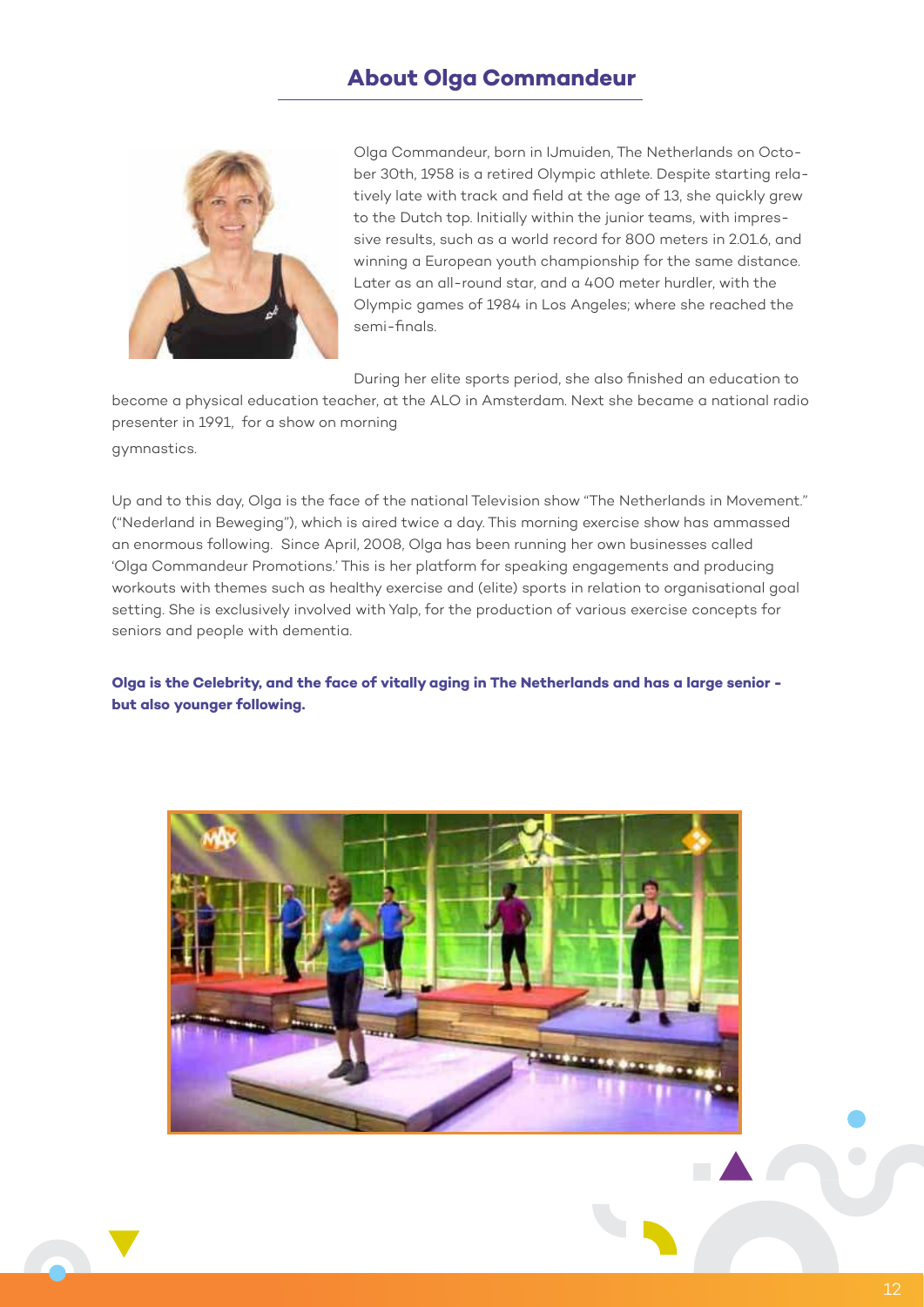# **Project Layout Sample**